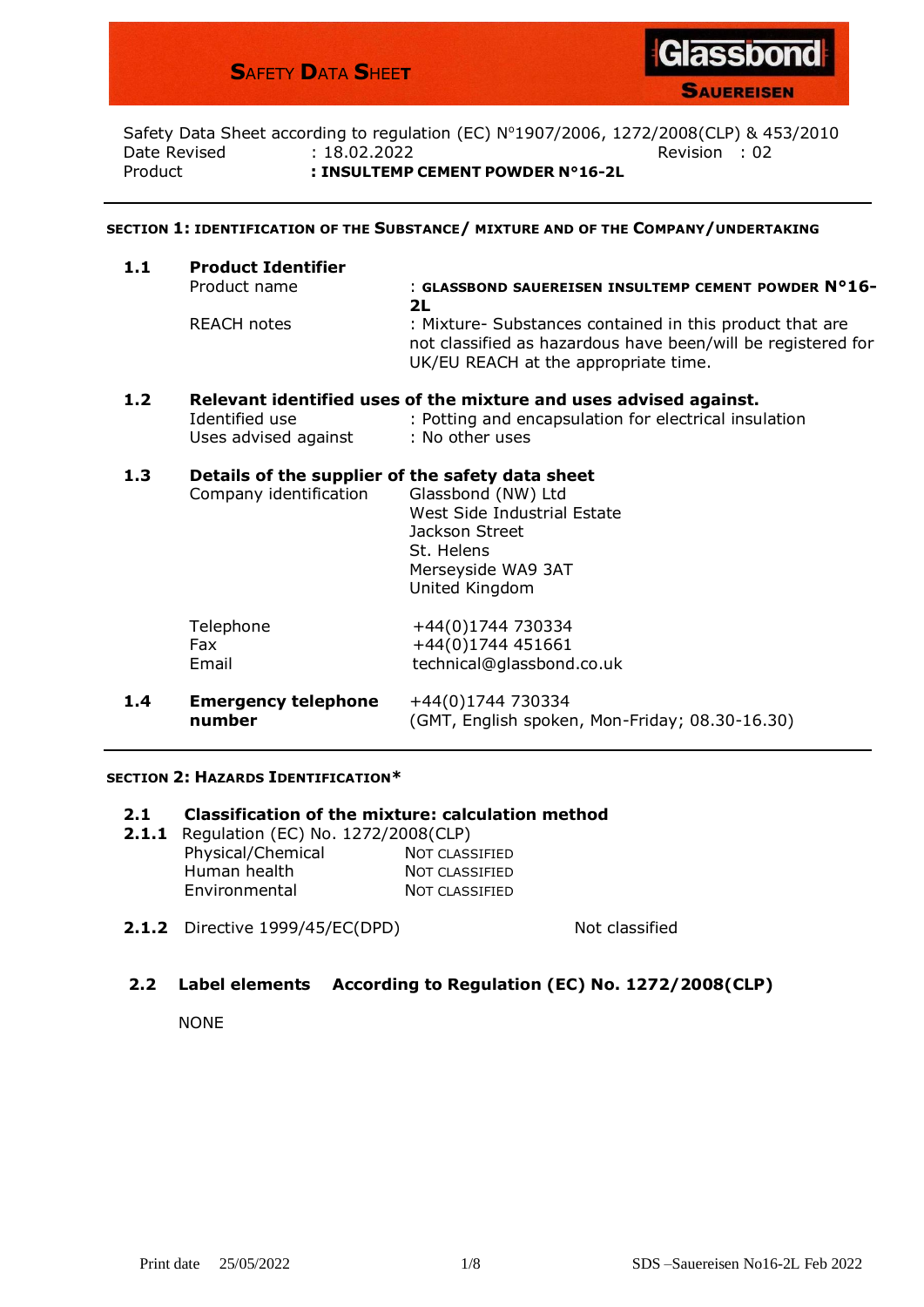| Date Revised<br>Product       | : 18.02.2022<br>: INSULTEMP CEMENT POWDER N°16-2L | Safety Data Sheet according to regulation (EC) Nº1907/2006, 1272/2008(CLP) & 453/2010<br>Revision : 02 |
|-------------------------------|---------------------------------------------------|--------------------------------------------------------------------------------------------------------|
| SIGNAL WORD (S)               | <b>NONE</b>                                       |                                                                                                        |
| HAZARD<br>STATEMENT(S)        | <b>NONE</b>                                       |                                                                                                        |
| PRECAUTIONARY<br>STATEMENT(S) |                                                   |                                                                                                        |

## **2.3 Other Hazards**

- PBT : This mixture contains no substances considered as PBT vPvB: This mixture contains no substances considered as vPvB
- **2.4 Additional** For full text of H/P phrases see section 16 if not written out in full above. **information**

## **SECTION 3: COMPOSITION/INFORMATION ON INGREDIENTS\***

- **3.1** Substances . (This product is a mixture according to EU legislation.)
- **3.2** Mixture of inorganic powders

| <b>Hazardous</b><br>ingredient | $\frac{0}{0}$<br>w/w | CAS N°     | EC N°     | <b>REACH N°</b> | <b>CPL</b><br>EC 1272/2008 |
|--------------------------------|----------------------|------------|-----------|-----------------|----------------------------|
| Boric acid                     | $0.5 - 1.5$          | 10043-35-3 | 233-139-2 | 01-2119486683-  | H360FD: may damage         |
|                                |                      |            |           | 25              | fertility or the unborn    |
|                                |                      |            |           |                 | Child, 1B                  |
|                                |                      |            |           |                 |                            |

## **3.3 Additional information**

Boric acid SVHC support document (ECHA 9<sup>th</sup> June 2010 Specific concentration limits : Repr. 1B; H360FD: Conc ≥5.5%

For full text of H/P phrases see section 16 if not written out in full above.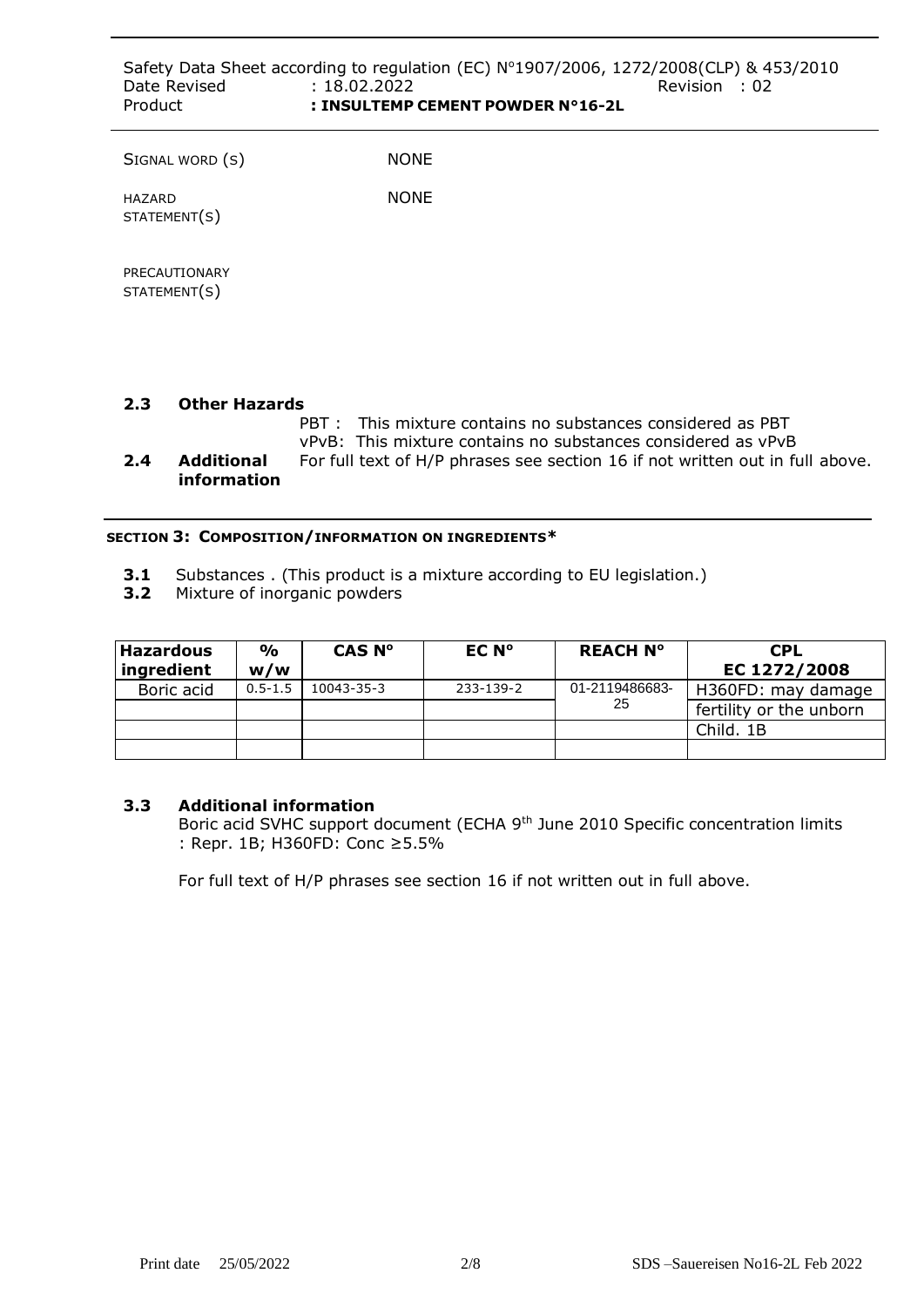## **SECTION 4: FIRST AID MEASURES**

## **4.1 Description of first aid measures**

| General advice | Immediately remove contaminated clothing, take care not to contaminate<br>unaffected areas.                                             |  |
|----------------|-----------------------------------------------------------------------------------------------------------------------------------------|--|
| Inhalation     | No emergency care anticipated, other than removal from exposure.                                                                        |  |
| Eyes           | Rinse immediately with running water for at least 15 minutes holding the eyelid<br>open; consult an eye specialist.                     |  |
| <b>Skin</b>    | Wash thoroughly with water and soap<br>If skin irritation or rash occurs get medical attention (P333+P313)                              |  |
| Ingestion      | Immediately rinse the mouth with water and drink plenty of water. Obtain<br>medical attention immediately, show this safety data sheet. |  |

## **4.2 Most important symptoms and effects, both acute and delayed**

- Symptoms Eye contact- May cause temporary eye irritation. Risks No information available
- **4.3 Indication of any immediate medical attention and special treatment needed** Treatment Treat according to symptoms (decontamination, vital functions), no known specific antidote.

#### **SECTION 5: FIRE FIGHTING MEASURES**

## **5.1 Extinguishing media:**

Suitable: CO2 or dry chemical spray, water spray may help to reduce the temperature and extinguish flames for surrounding materials. Unsuitable: High pressure water jet.

## **5.2 Special hazards arising from the mixture**

The powder will not burn but the packaging is combustible.

## **5.3 Advice for fire fighters**

Use full protective clothing and self-contained breathing apparatus**.**

**Further information**: The degree of risk is governed by the burning substance and the fire conditions. Contaminated extinguishing media must be disposed of in accordance with official regulation.

## **SECTION 6: ACCIDENTAL RELEASE MEASURES**

**6.1 Personal Precautions, protective equipment and emergency procedures** Use personal protective clothing.

## **6.2 Environmental Precautions**

Prevent contamination of soil, drains and surface waters. Do not discharge contaminated water/ fire-fighting water into drains/ surface water/ groundwater.

## **6.3 Methods and material for containment and cleaning up**

Collect spillage by sweeping or industrial vacuum cleaner. keep in suitable closed container for disposal

## **6.4 Reference to other sections**

For personal protection see section 8 and disposal section 13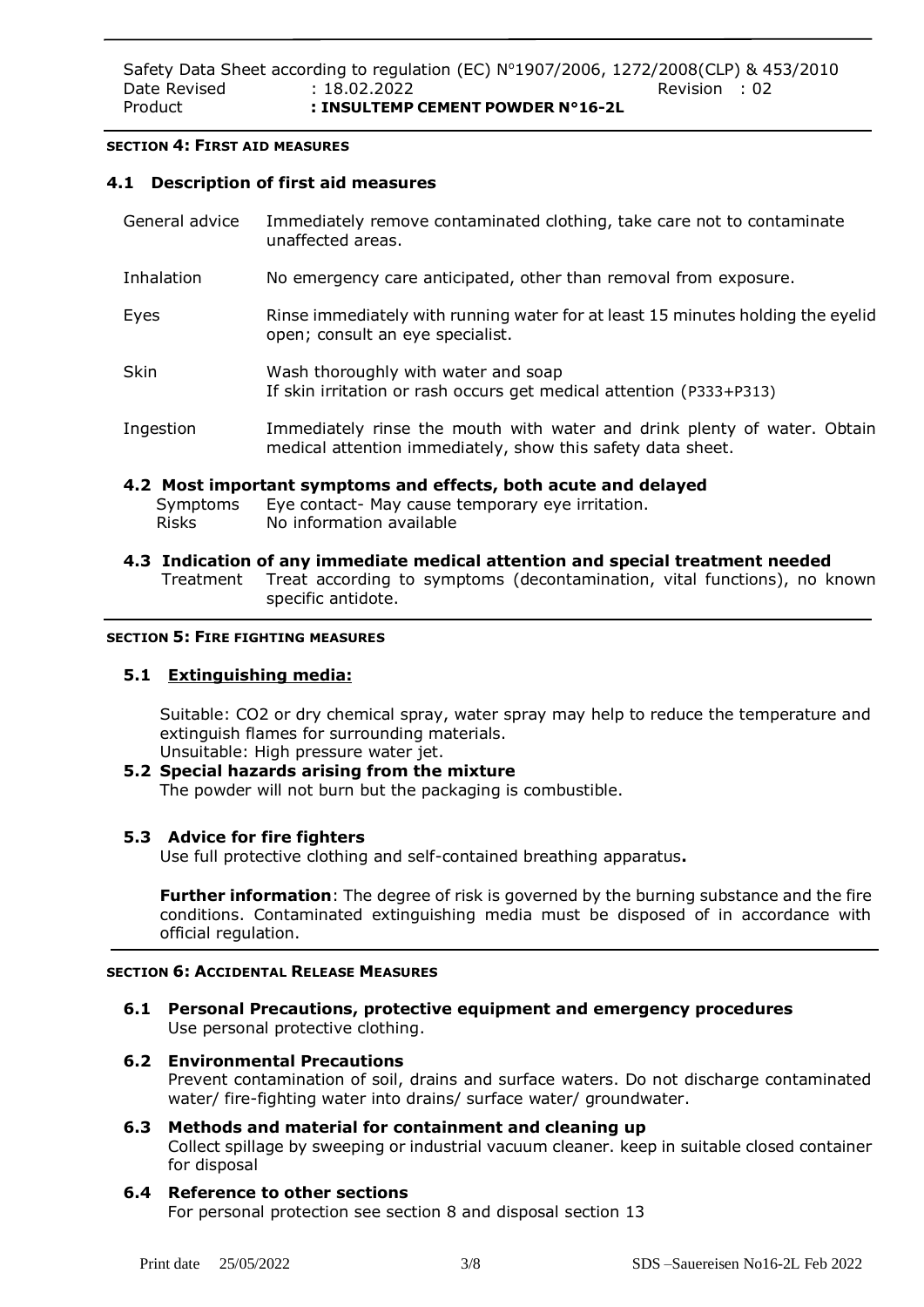## **SECTION 7: HANDLING AND STORAGE**

| 7.1 | <b>Precautions for safe handling</b>            |                                                                                                                                                                                                                                                             |
|-----|-------------------------------------------------|-------------------------------------------------------------------------------------------------------------------------------------------------------------------------------------------------------------------------------------------------------------|
|     | Advice on safe handling                         | Avoid the formation and deposition of dust. Ensure thorough<br>ventilation of stores and work areas. For PPE see section 8<br>Contaminated clothing should not be allowed out of the<br>workplace (P272). Wash contaminated clothing before reuse<br>(P363) |
|     | Advice on protection                            | Normal measures for preventive fire protection                                                                                                                                                                                                              |
|     |                                                 | against fire and explosion Take precautionary measures against static discharge<br>if using plastic packaging.                                                                                                                                              |
| 7.2 |                                                 | Conditions for safe storage, including any incompatibilities                                                                                                                                                                                                |
|     |                                                 | Keep containers tightly closed. The powder should be stored under cover, in a well<br>ventilated, cool, dry place and away from direct sunlight or heat.                                                                                                    |
|     | Protect from temperatures below: Not applicable |                                                                                                                                                                                                                                                             |
|     | Protect from temperatures above : 40 °C         |                                                                                                                                                                                                                                                             |
|     |                                                 | Suitable storage materials : Original containers.                                                                                                                                                                                                           |
|     |                                                 | Higher temperatures and humidity will reduce the shelf life of the product and may                                                                                                                                                                          |
|     |                                                 | cause the powder to form lumps. The powder will also be difficult to mix into a paste.                                                                                                                                                                      |
|     |                                                 | Under normal conditions (21ºC) a shelf life of 12 months or more is possible.                                                                                                                                                                               |
| 7.3 | Specific end use(s) As per section 1.2          |                                                                                                                                                                                                                                                             |

**SECTION 8: EXPOSURE CONTROLS/PERSONAL PROTECTION**

## **8.1 Control parameters**

## **8.1.1 Occupational Exposure Limits: OEL (Occupational Exposure Standard OES)**

| Dust | TWA<br><b>STEL</b>        | mg/m <sup>3</sup><br>10<br>4 | ppm<br>inhalable<br>respirable | <b>Note</b><br>(EH40 UK) OES 8 hr<br>(EH40 UK) |
|------|---------------------------|------------------------------|--------------------------------|------------------------------------------------|
|      | <b>TWA</b><br><b>STEL</b> |                              |                                | (EH40 UK)<br>(EH40 UK)                         |
|      | <b>TWA</b><br><b>STEL</b> |                              |                                | (EH40 UK)<br>(EH40 UK)                         |

- **8.1.2 Biological limit value** Not available
- **8.1.3 PNECs and DNELs** Not available

## **8.2 Exposure Controls**

## **8.2.1 Appropriate engineering controls:** Effective exhaust ventilation system

### **8.2.2 Personal Protective Equipment:**

Eye/face Tightly fitting safety goggles (e.g. EN166)

Protection

- Skin Protection/ Hand **Other** Gloves: Chemical resistant gloves (e.g. EN374) Butyl rubber: 0.7 mm coating thickness. Nitrile rubber: 0.4 mm coating thickness. Check with PPE manufacturer. Replace immediately if signs of degradation are observed. Wear closed work clothing.
- **Respiratory** Protection In the case of insufficient ventilation or severe dusts Cartridge: e.g. EN143 Type P-S (check with PPE manufacturer)

Hygiene measures General industrial hygiene practice

#### **8.2.3 Environmental exposure controls**

No special environmental precautions required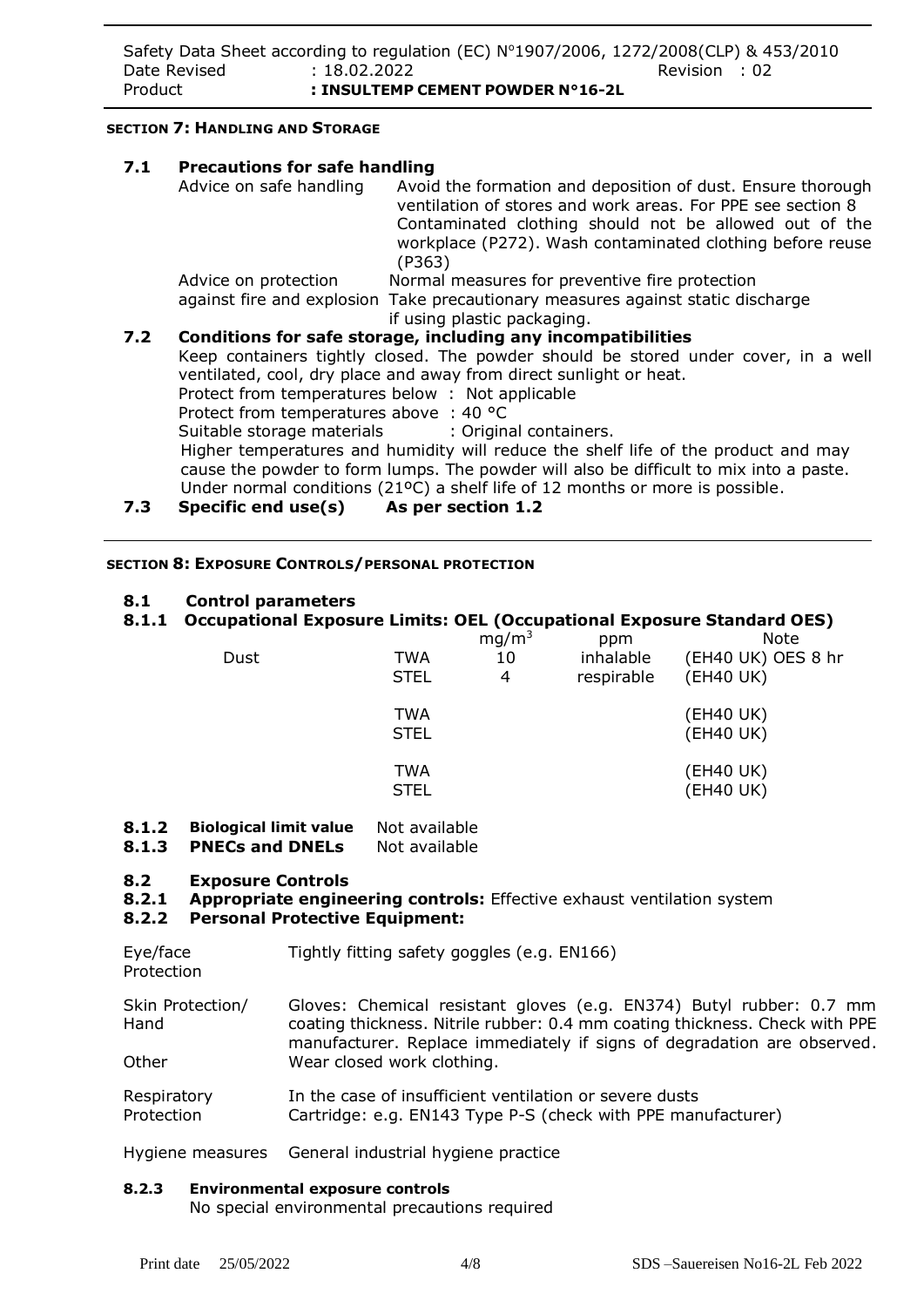## **SECTION 9: PHYSICAL AND CHEMICAL PROPERTIES**

## **9.1 information on basic physical and chemical properties**

| APPEARANCE<br><b>ODOUR</b>                                                                                                                                         | Fine powder<br>None                                                                                    | <b>COLOUR</b><br>ODOUR THRESHOLD ppm                                                                                                                     | Cream<br>Not Available                                                             |
|--------------------------------------------------------------------------------------------------------------------------------------------------------------------|--------------------------------------------------------------------------------------------------------|----------------------------------------------------------------------------------------------------------------------------------------------------------|------------------------------------------------------------------------------------|
| <b>pH VALUE</b><br>MELTING POINT/FREEZING PT<br>INITIAL BOILING POINT/RANGE<br>FLASHPOINT °C                                                                       | 2.2<br>Not applicable<br>Not applicable<br>Not applicable                                              | <b>RELATIVE DENSITY</b><br>SOLUBILITY IN WATER @ 20°C<br><b>PARTITION COEFFICIENT</b><br>(n-octanol/water)                                               | $2.5$ g/ml<br>$< 5 \% q/l$<br>Not available                                        |
| <b>EVAPORATION RATE</b><br>FLAMMABILITY (SOLID/GAS)<br><b>UPPER EXPLOSIVE LIMIT</b><br>LOWER EXPLOSIVE LIMIT<br><b>VAPOUR PRESSURE</b><br>VAPOUR DENSITY $(AIR=1)$ | Not applicable<br>Not applicable<br>Not Available<br>Not Available<br>Not applicable<br>Not applicable | <b>AUTO IGNITION TEMPERATURE</b><br>DECOMPOSITION TEMPERATURE °C<br>VISCOSITY mPa.s @ 25°C<br><b>EXPLOSIVE PROPERTIES</b><br><b>OXIDIZING PROPERTIES</b> | Not available<br>Not available<br>Not applicable<br>Not available<br>Not oxidising |

## **9.2 Other information**

## **SECTION 10: STABILITY AND REACTIVITY**

| 10.1 | <b>Reactivity</b>          | Stable under normal conditions.                              |
|------|----------------------------|--------------------------------------------------------------|
| 10.2 | <b>Chemical Stability</b>  | Stable under recommended storage and handling conditions.    |
| 10.3 | <b>Possibility of</b>      | No dangerous reaction known under conditions of normal use   |
|      | <b>Hazardous reactions</b> |                                                              |
| 10.4 | <b>Conditions to Avoid</b> | No decomposition if stored and applied as directed.          |
| 10.5 | <b>Incompatible</b>        | Acids                                                        |
|      | materials                  |                                                              |
| 10.6 | <b>Hazardous</b>           | No hazardous decomposition products if stored and handled as |
|      | <b>Decomposition</b>       | prescribed/ indicated.                                       |
|      | Products.                  |                                                              |

## **SECTION 11: TOXICOLOGICAL INFORMATION**

## **11.1 Information on toxicological effects of the mixture Acute toxicity**

| Contains components that are hazardous by the following routes |
|----------------------------------------------------------------|
| : skin, eye, inhalation.                                       |

| $LD_{50}$ oral toxicity rats             | 3500-4100 |       | mg/kg Boric acid |
|------------------------------------------|-----------|-------|------------------|
| $LD_{50}$ DERMAL TOXICITY RATS           |           | ml/kg |                  |
| $LC_{50}$ INHL TOXICITY IN RATS          |           | mg/kg |                  |
| LD <sub>50</sub> ORAL TOXICITY RATS      |           | mg/kg |                  |
| LD <sub>50</sub> DERMAL TOXICITY RABBITS |           | mg/kg |                  |
| $LC_{50}$ INHL TOXICITY IN RATS          |           | mg/kg |                  |
|                                          |           |       |                  |

# **Skin corrosion/ irritation** Irritating **Serious eye damage / irritation** Irritating **Respiratory or skin sensitisation** The product contains Boric acid which may damage

|                        | Germ cell mutagenicity |
|------------------------|------------------------|
| <b>Carcinogenicity</b> |                        |

fertility or harm or the unborn child **Not classified Not classified**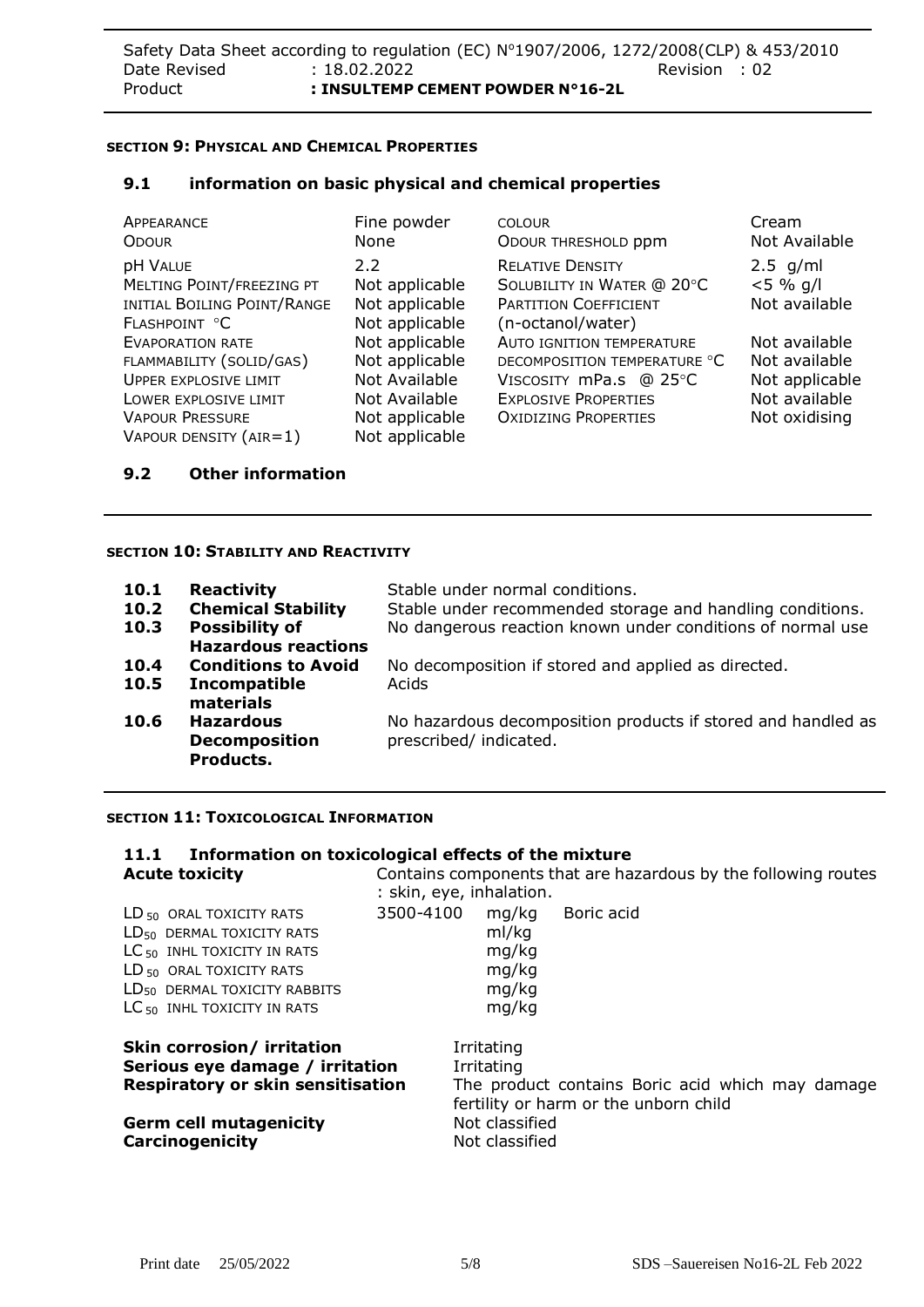Safety Data Sheet according to regulation (EC) N°1907/2006, 1272/2008(CLP) & 453/2010 Date Revised : 18.02.2022 Revision : 02 Product **: INSULTEMP CEMENT POWDER N°16-2L**

| <b>Reproductive toxicity</b>       | Not classified |
|------------------------------------|----------------|
| <b>STOT SE (SINGLE exposure)</b>   | Not classified |
| <b>STOT RE (REPEATED exposure)</b> | Not classified |
| <b>Aspiration hazard</b>           | Not classified |

## **11.2 Other information**

Skin sensitisation might occur in people with hypersensitive skin.

## **SECTION 12: ECOLOGICAL INFORMATION**

### **12.1 Toxicity**

| $LL_{50}$ Fish<br>$EC_{50}$ Invertibrates<br>$EL_{50}$ Algae | (96 hr)<br>(48 hr)<br>(72hr) | 133 (Boric acid) | mq/l<br>mq/l<br>ma/l | Daphnia magna<br>Selenastrum capricornutum |
|--------------------------------------------------------------|------------------------------|------------------|----------------------|--------------------------------------------|
| $LL_{50}$ Fish                                               | (96 hr)                      |                  | ma/l                 | Lepomis macrochirus                        |
| $EC_{50}$ Invertibrates                                      | (48 hr)                      |                  | ma/l                 | Daphnia magna                              |
| $EL_{50}$ Algae                                              | (72hr)                       |                  | ma/l                 | Selenastrum capricornutum                  |

Micro organisms/ effect upon activated sludge EC50 Bacteria (3.0 hr) mg/l Activated sludge, domestic

- **12.2 Persistance and degradability** Not bio degradable
- **12.3 Bioaccumulative potential** Not available

## **12.4 Mobility in soil** Sinks in water. A small percentage (<5%) is water soluble. If the product enters soil, it will be mobile and may contaminate groundwater.

**12.5 Results of PBT and vPvB assessment** PBT : This mixture contains no substances considered as PBT

> vPvB: This mixture contains no substances considered as vPvB

## **12.6 Other adverse effects**

The inhibition of the degradation activity of activated sludge is not anticipated when introduced to biological treatment plants in appropriate low concentrations. Do not release untreated into natural waters. This product has not been tested. The statement has been derived from products of a similar structure and composition.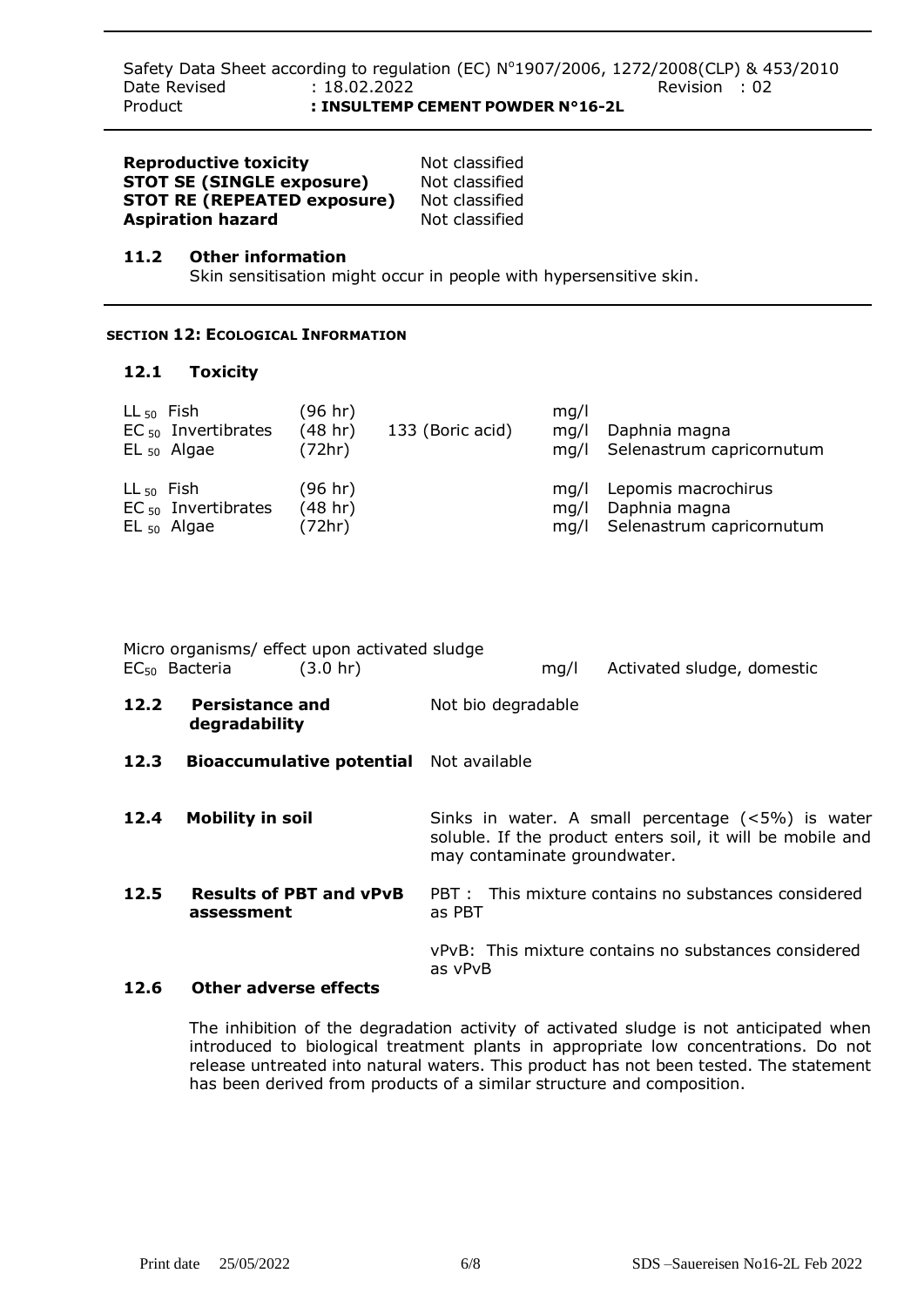#### **SECTION 13: DISPOSAL CONSIDERATION**

#### **13.1 Waste treatment methods**

The preparation must be disposed of by special means. Dispose by landfill via a licensed waste disposal contractor in accordance with local and national regulations.

Contaminated packaging should be emptied as far as possible, they can then be recycled after being thoroughly cleaned by a licensed contractor. Labels must not be removed from containers until they have been cleaned. Packaging materials that are not contaminated should be treated as household waste or as recycling material.

#### **13.2 Additional information**

The UK Environmental Protection (Duty of Care) regulations (EP) and amendments should be noted (United Kingdom) Dispose of contents/ container according to the end user disposal procedure (P501)

#### **SECTION 14: TRANSPORT INFORMATION**

| 14.1 | <b>UN number</b><br><b>ADR</b><br><b>RID</b><br><b>IMDG</b><br><b>IATA</b><br><b>ADN</b>                            | <b>NOT CLASSIFIED</b> |
|------|---------------------------------------------------------------------------------------------------------------------|-----------------------|
| 14.2 | Proper shipping name<br><b>ADR</b><br><b>RID</b><br><b>IMDG</b><br><b>IATA</b><br><b>ADN</b>                        | NOT CLASSIFIED        |
| 14.3 | Transport Hazard Class NOT CLASSIFIED<br><b>ADR</b><br><b>RID</b><br><b>IMDG</b><br><b>IATA</b><br><b>ADN</b>       |                       |
| 14.4 | <b>Packing Group</b><br><b>ADR</b><br><b>RID</b><br><b>IMDG</b><br><b>IATA</b><br><b>ADN</b>                        | <b>NOT CLASSIFIED</b> |
| 14.5 | <b>Environmental hazards MOT CLASSIFIED</b><br><b>ADR</b><br><b>RID</b><br><b>IMDG</b><br><b>IATA</b><br><b>ADN</b> |                       |

#### **14.6 Special Precautions for user**

Not classified as dangerous in the meaning of transport regulations